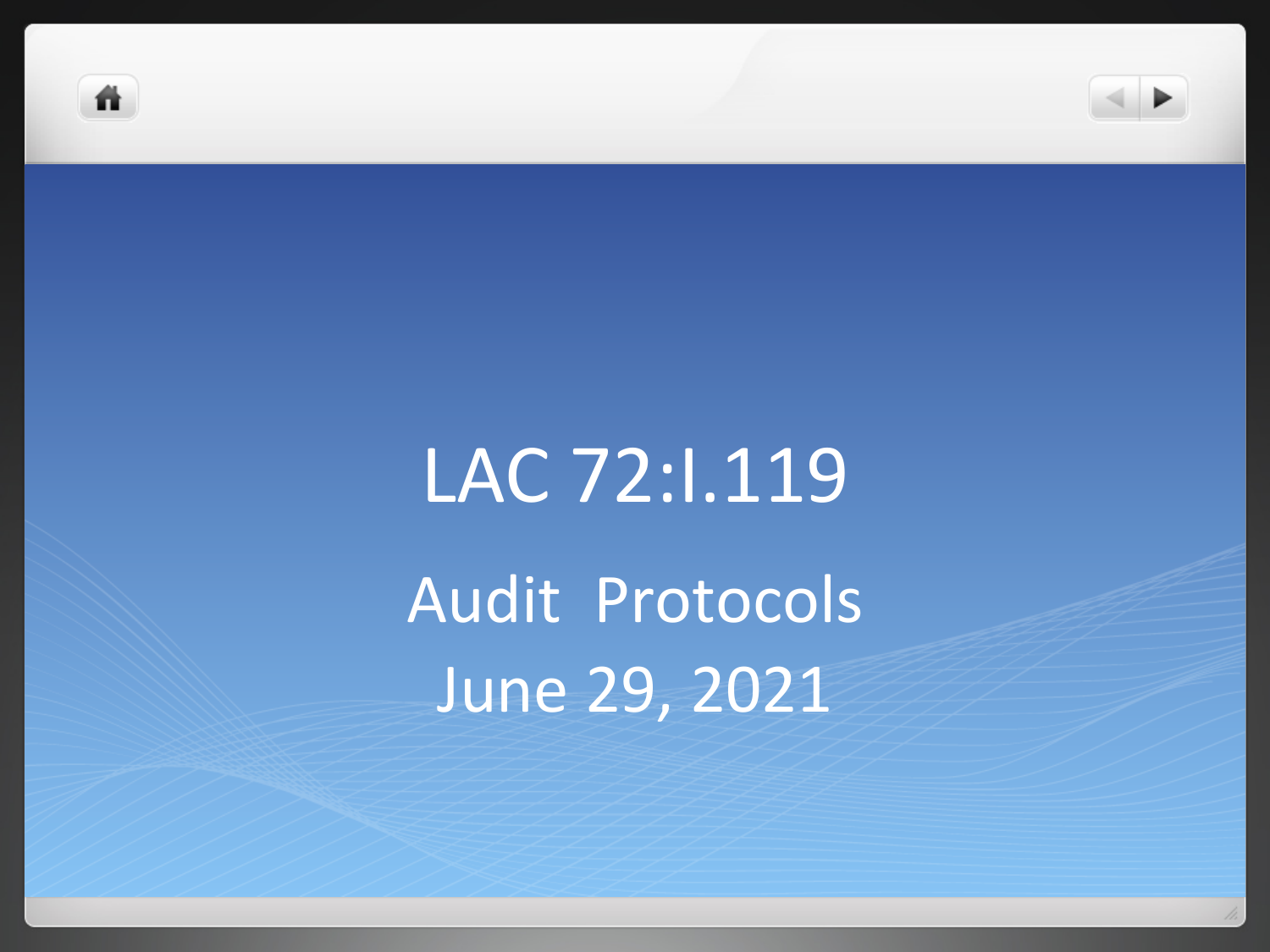



- Statement, guide or requirement for conduct or action of taxing authorities
- Implement or interpret substantive law or policy
- Identify procedures or practice requirements of such authorities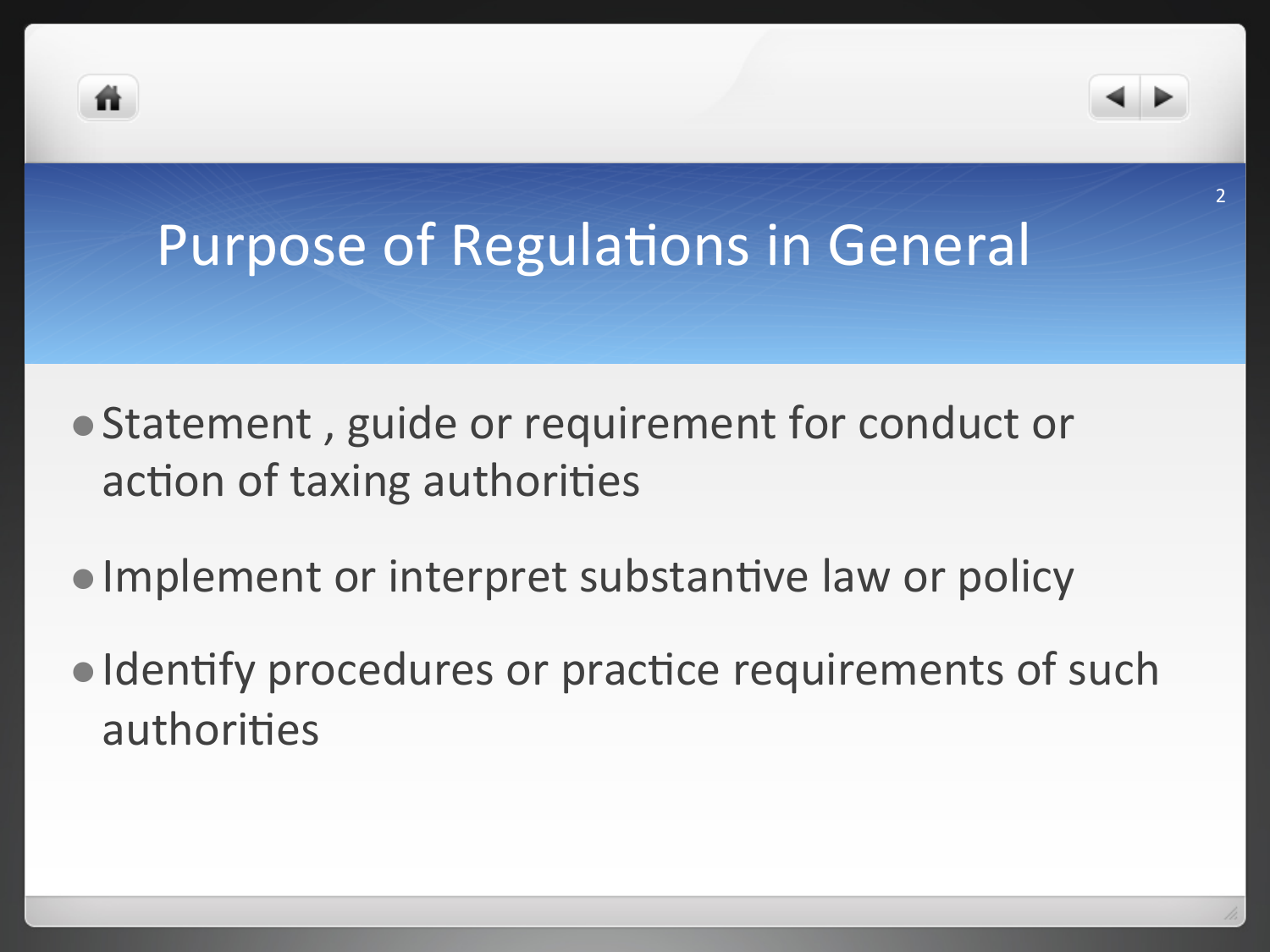



# What laws are affected by this regulation

- R.S. 47:337.35 states, "As soon as practicable after each return or report is filed ... the collector shall cause it to be examined and may make such further audit or investigation as he may deem necessary for the purpose of determining the correct amount of tax
- R.S. 47:337.36 adds, "For the purpose of administering the provisions of the local ordinance and this Chapter, the collector, whenever he deems it expedient, may make or cause to be made ... an examination or investigation of the place of business, if any, the tangible personal property, and the books, records, papers, vouchers, accounts, and documents of any taxpayer."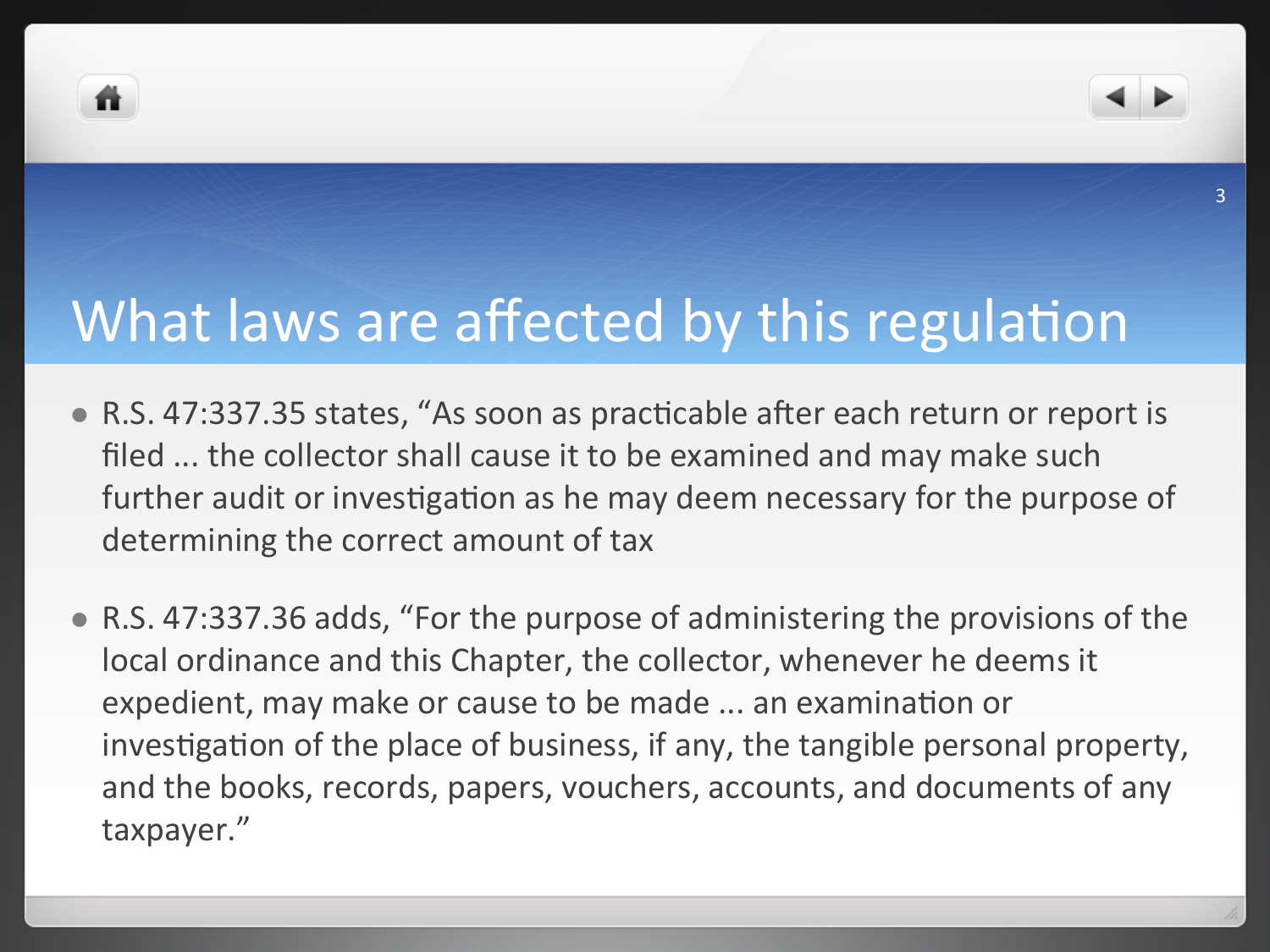

• Provides for permanency and force of law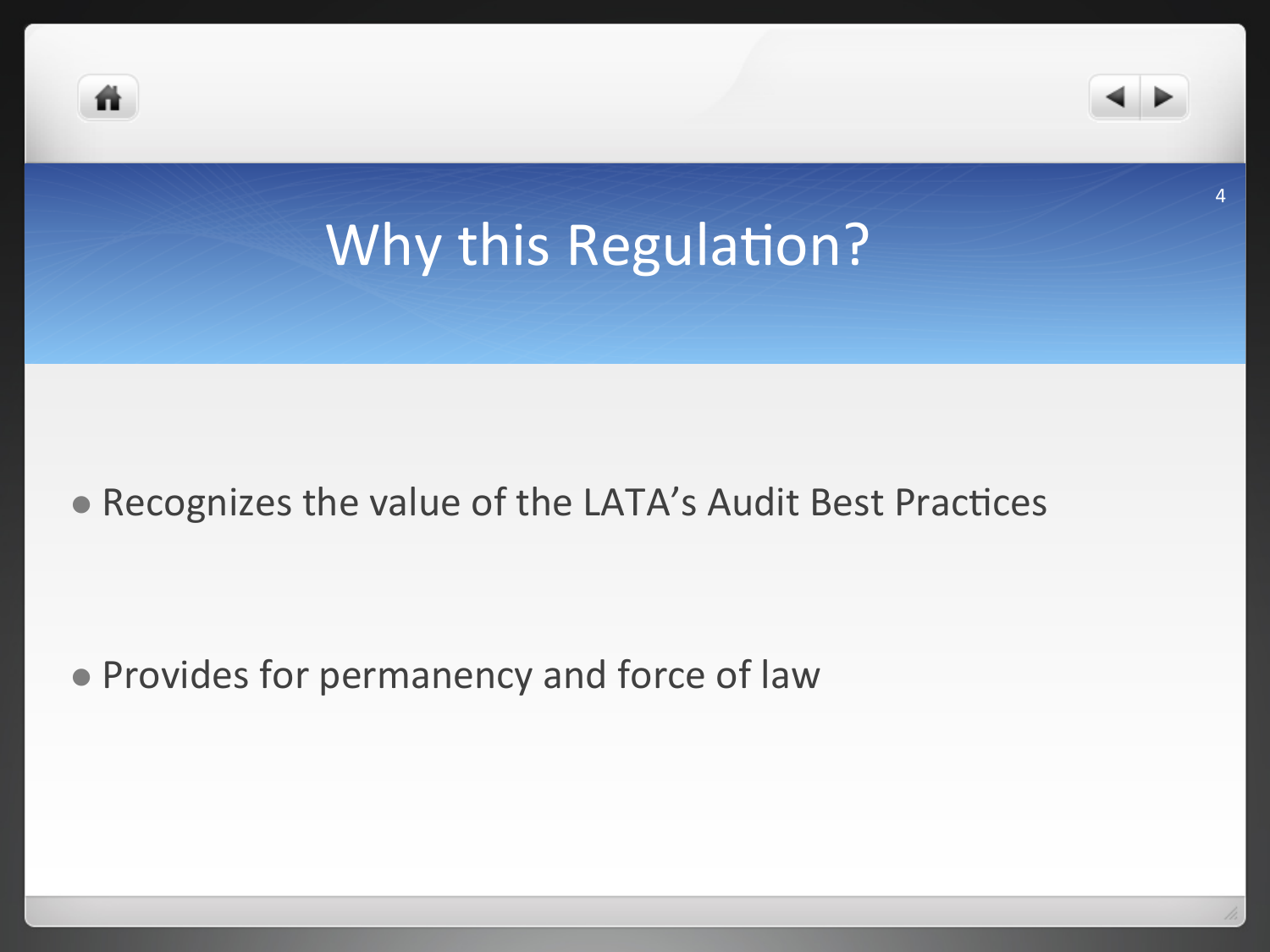

A

- Collectors may identify possible accounts for audit by researching public information, confidential information contained in the collector's records, confidential information received from other collectors under written reciprocal exchange agreements in accordance with R.S. 47:1508(B)(5) and recommendations from private auditing firms, individuals, businesses or organizations.
- Private auditing firms that have entered into agreements with a collector under the provisions of R.S. 47:337.26 may identify potential audits on behalf of that collector by researching public information and reviewing prior audits the private auditing firm performed on behalf of that collector.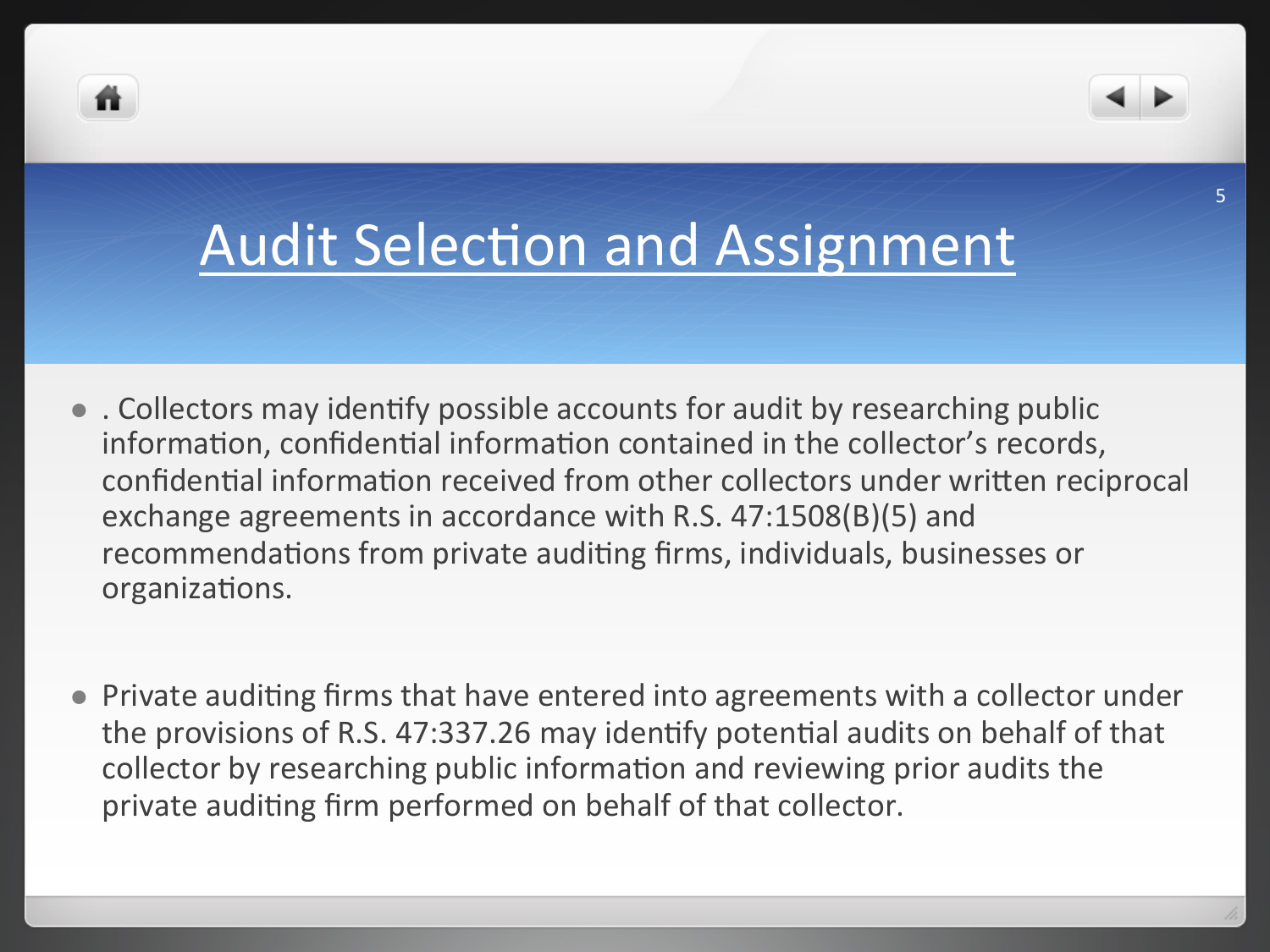



- Private audit firms may not identify leads for or request audit assignments from collectors based on confidential information disclosed by the records of a taxpayer under audit or previously audited for a different collector under the provision of R.S.  $47:337.26(C)(2)(a)$ .
- However, nothing herein shall prohibit a collector from providing confidential information disclosed through an audit of the records of a taxpayer with another collector when the collectors have entered into a written reciprocal exchange agreement in accordance with R.S. 47:1508(B) (5).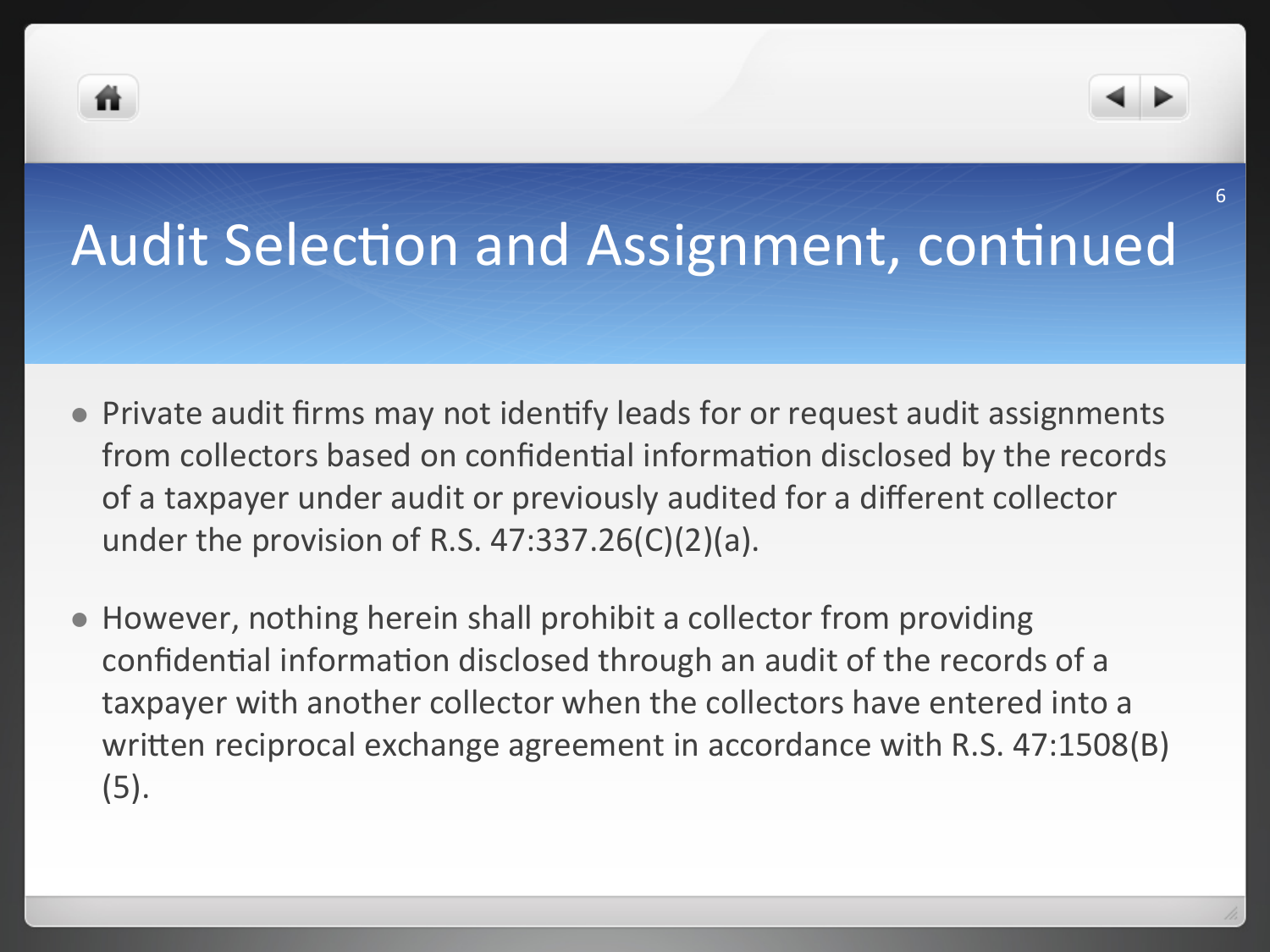# **Audit Selection and Assignment**

n

- Requests for audits submitted to a collector by private auditing firms should include the following information: See subsection B.4., which includes-
- evidence of the taxpayer's nexus within the jurisdiction as such is defined in R.S.  $47:301(4)$ ;
- a statement of assurance that the lead was developed in compliance with R.S. 47:1508 and R.S. 47:337.26(C);
- the reason the collector might want to audit this taxpayer

7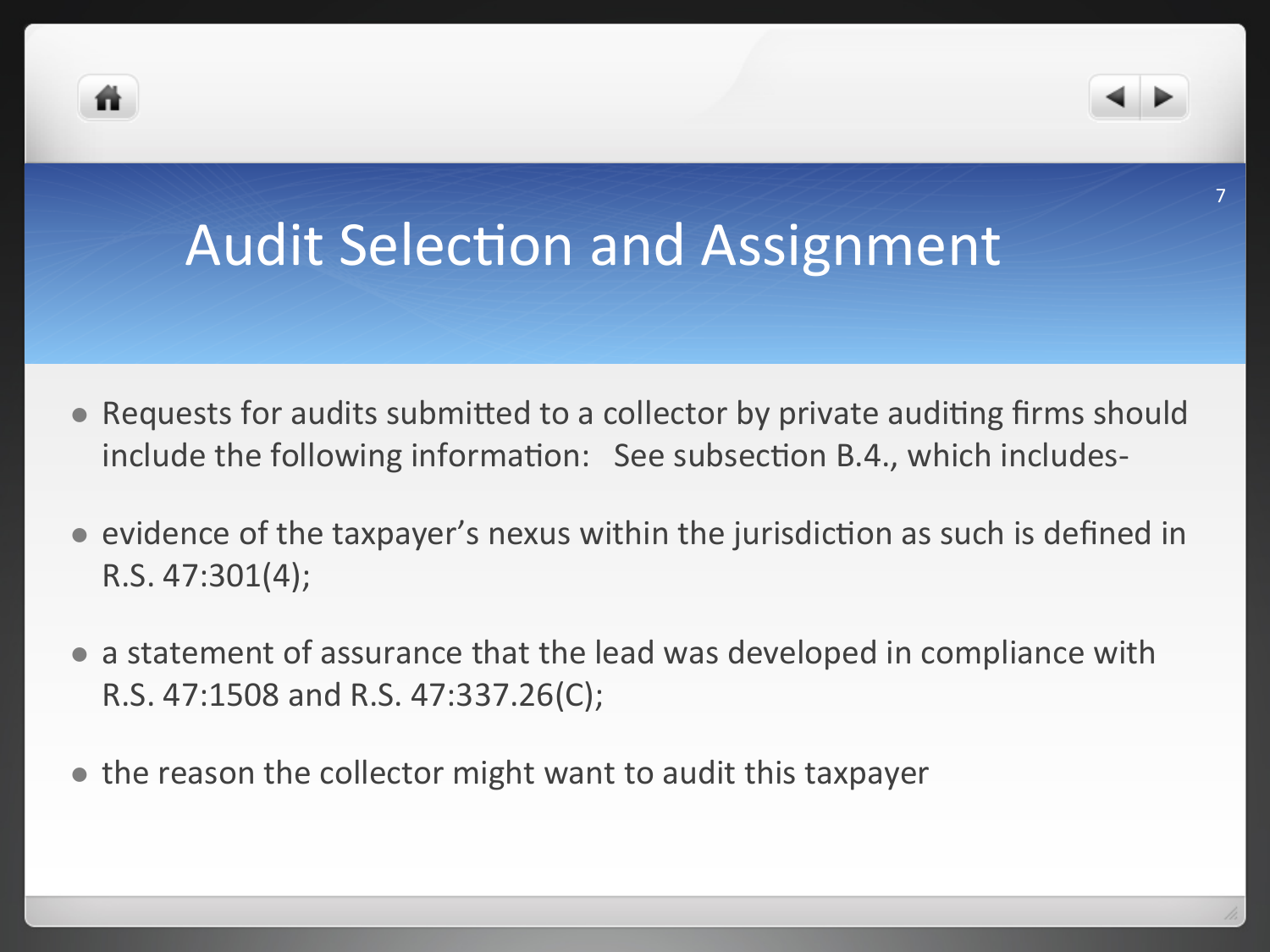

### Notice of Intent to Audit

n

- A notice of intent to audit shall be sent by certified mail from the collector's office. If the audit will be performed by a private auditing firm, the firm is prohibited from contacting the taxpayer before mailing of the notice of intent to audit.
- the notice of intent to audit shall be sent in a timely manner so the taxpayer can make preparations for the audit.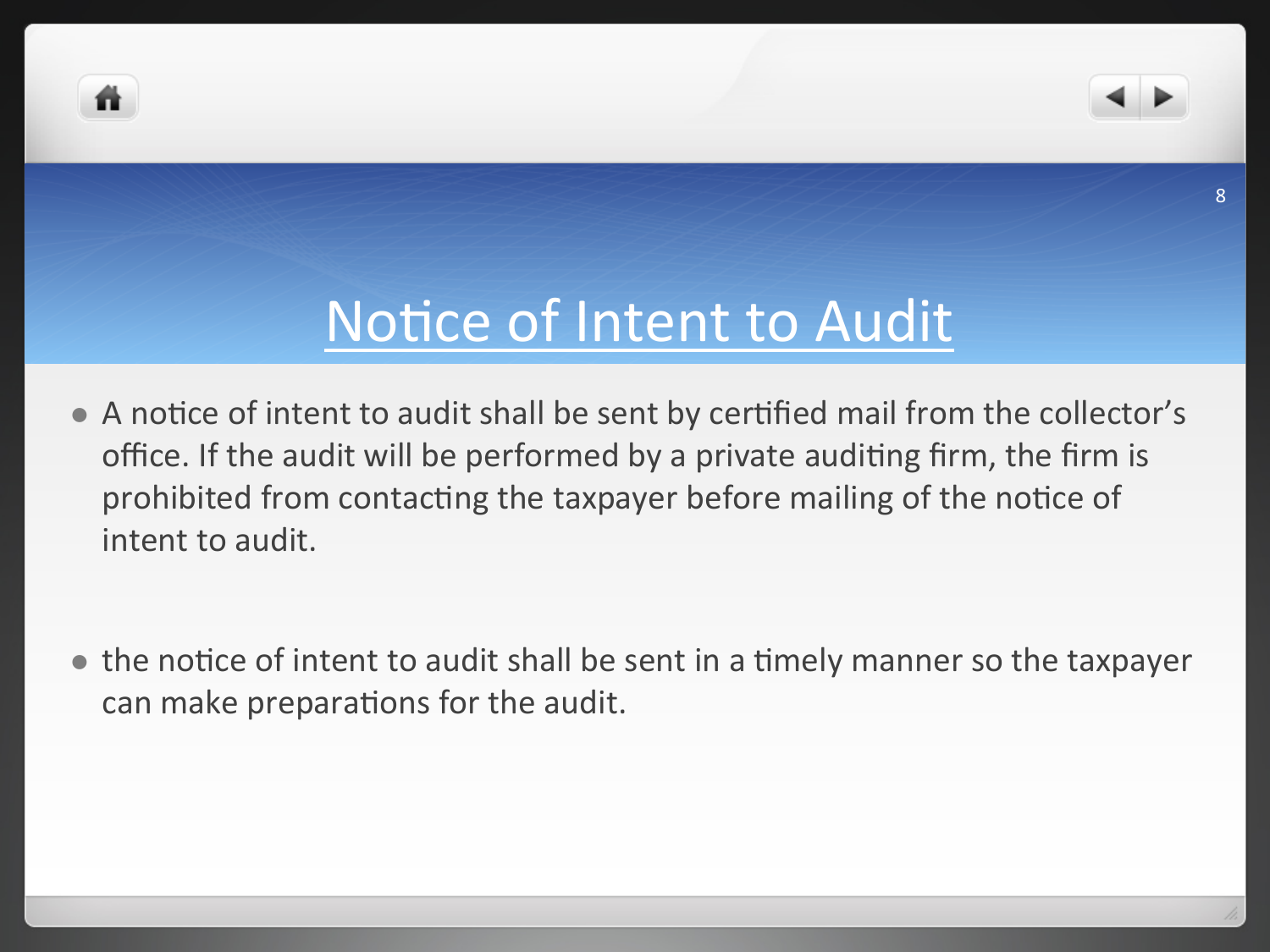



# Notice of Intent to Audit, continued

- The notice of intent to audit shall include the following items:
- the nature of the audit;
- the name, office, address and contact phone number of the auditor or the private auditing firm that will perform the audit;
- a summary of the remedies available to the taxpayer should the taxpayer elect to contest the audit findings; and
- any interest, penalties, fees or other costs for which the taxpayer may be liable if taxes are determined to be due.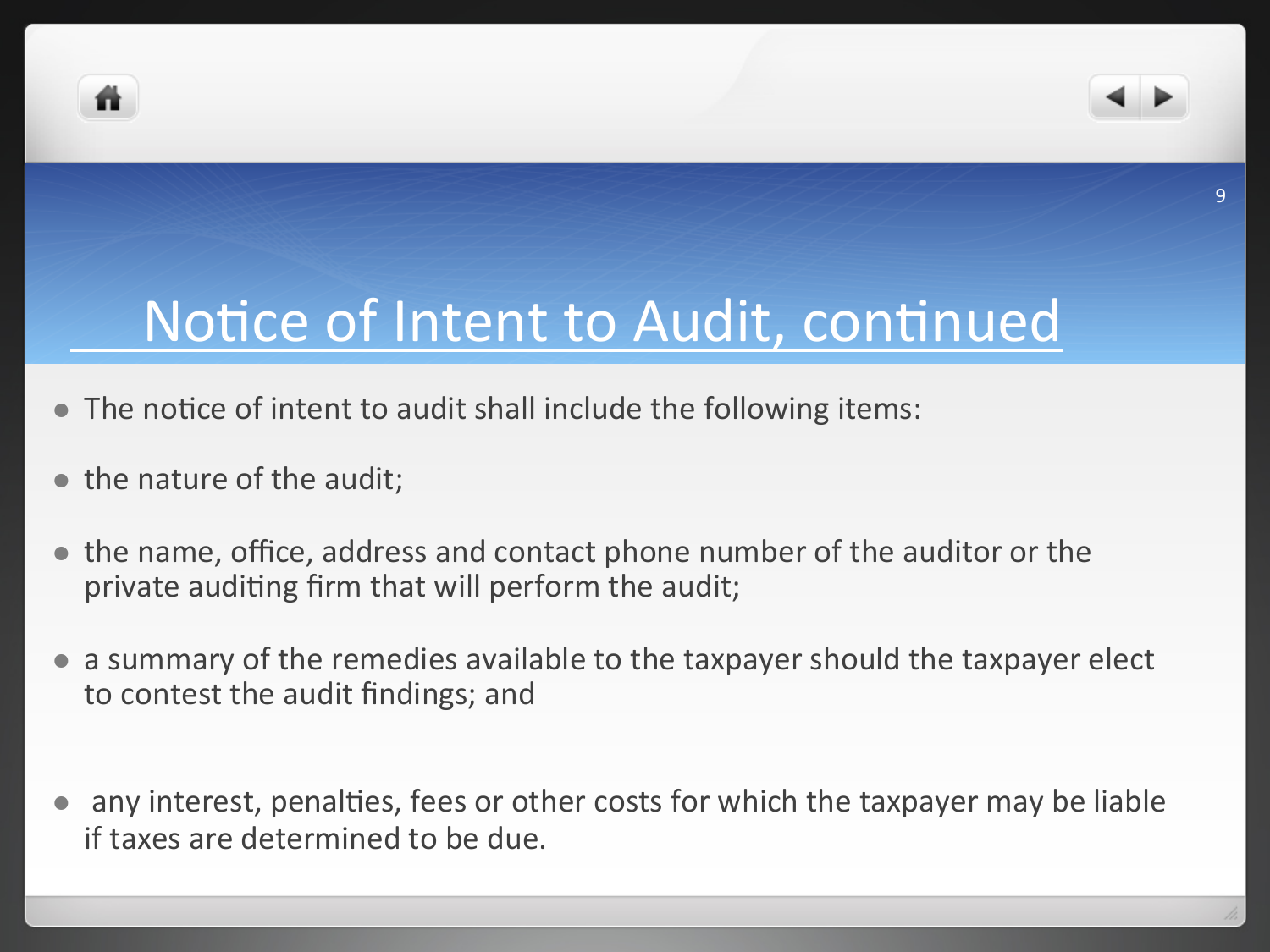

## Notice of Intent to Audit

n

- If the audit is to be performed by a private auditing firm, the notice of intent to audit shall include the following statements:
	- a. that the taxpayer may receive a copy of the audit agreement between the collector and the private auditing firm; and
	- b. how the private auditing firm shall be compensated, whether contingent upon the actual collection of tax or in any other way dependent on the outcome of the audit.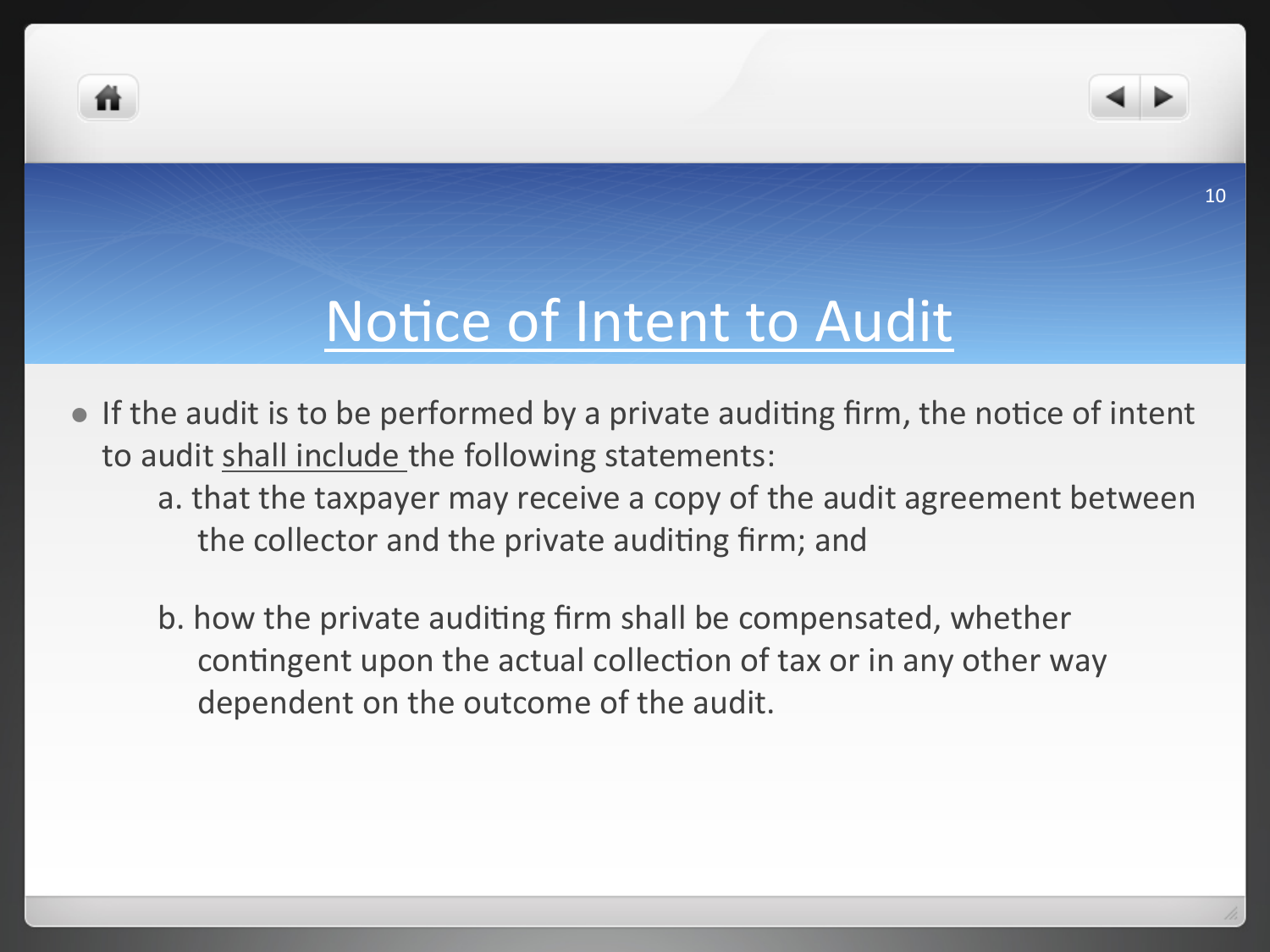



### Protocols for Performing the Examination

1. Under R.S. 47:337.36, the taxpayer shall exhibit to the collector the place of business, tangible personal property, all books, records, papers, vouchers, accounts, and documents.

2. R.S. 47:337.38 provides, wherever possible, the taxpayer must provide reports and other documents in electronic (i.e., machine-sensible) format to expedite the auditor's selection and review process

3. Sampling agreements between the collector and the taxpayer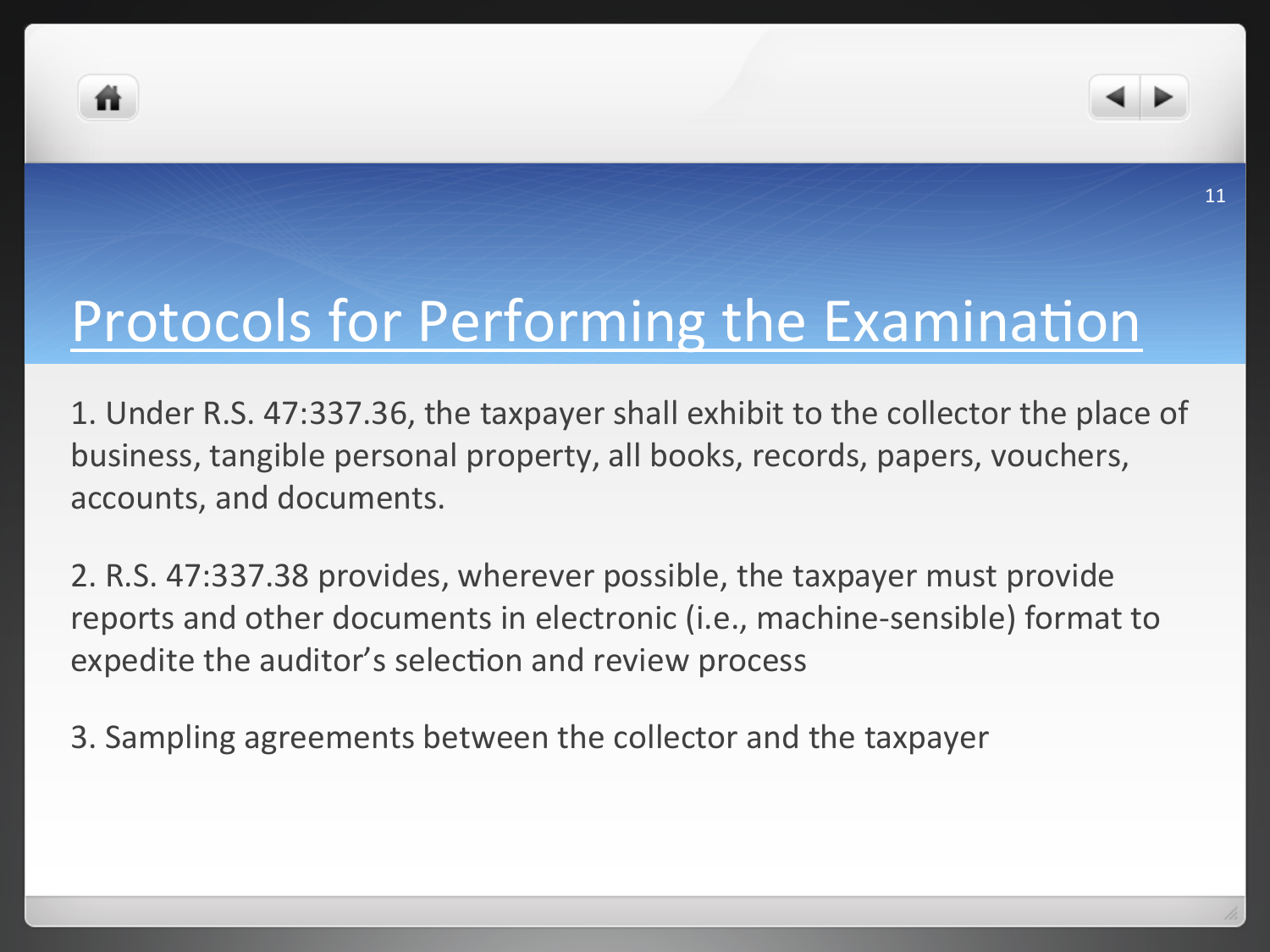



# Performing the Examination, continued

- Audit sampling methods must be approved by the collector (either on a case-by-case or blanket approval basis) before they are presented to the taxpayer for consideration.
- $\bullet$  The auditor or private auditing firm, under the authority of the collector, and taxpayer may then agree to sampling procedures that comply with the provisions of R.S. 47:337.35.
- $\bullet$  The auditor or private auditing firm, under the authority of the collector, shall send written notice to the taxpayer of the sampling procedure to be used, including how the tax will be computed, the population to be sampled, and the type of tax for which the tax liability will be established.
- Claims by the taxpayer or auditor regarding non-representative transactions shall be addressed prior to submission of the work papers to the collector. If the auditor and taxpayer disagree regarding transactions disputed as non-representative of the sample, they shall be so noted in the work papers.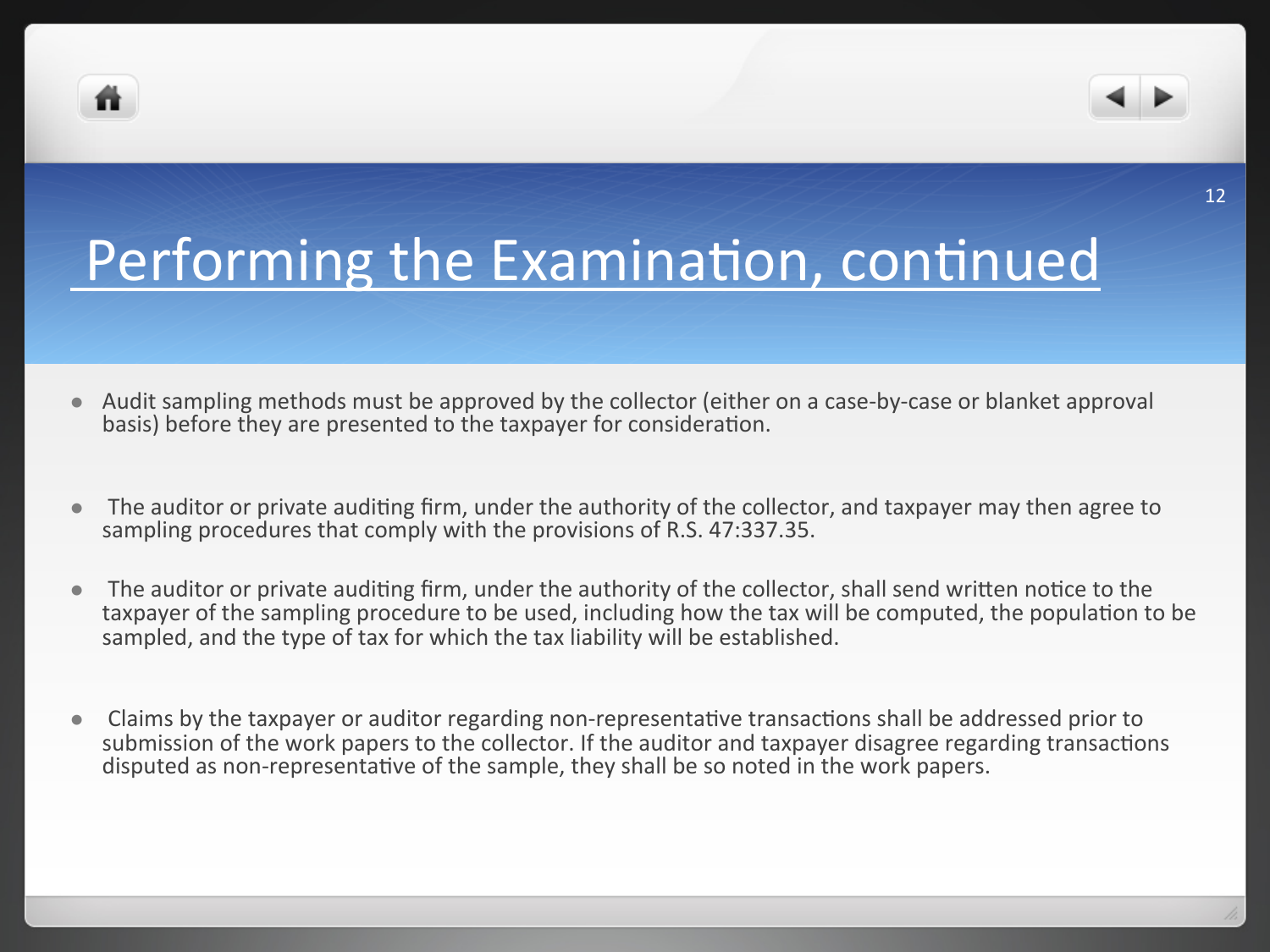



#### Performing the Examination, continued

- 4. Unless otherwise agreed, the auditor's schedules shall include credits for overpayment of taxes. However, the auditor and taxpayer may agree in writing prior to the start of the field work that the taxpayer shall identify credit transactions subject to review and inclusion in the preliminary audit findings.
- 5. In accordance with R.S. 47:337.78, a collector may authorize the tax balance method to prepare audit schedules whenever it is determined that overpayments exist within an audit period that may be offset by a liability. The taxpayer must be notified whenever this method is used.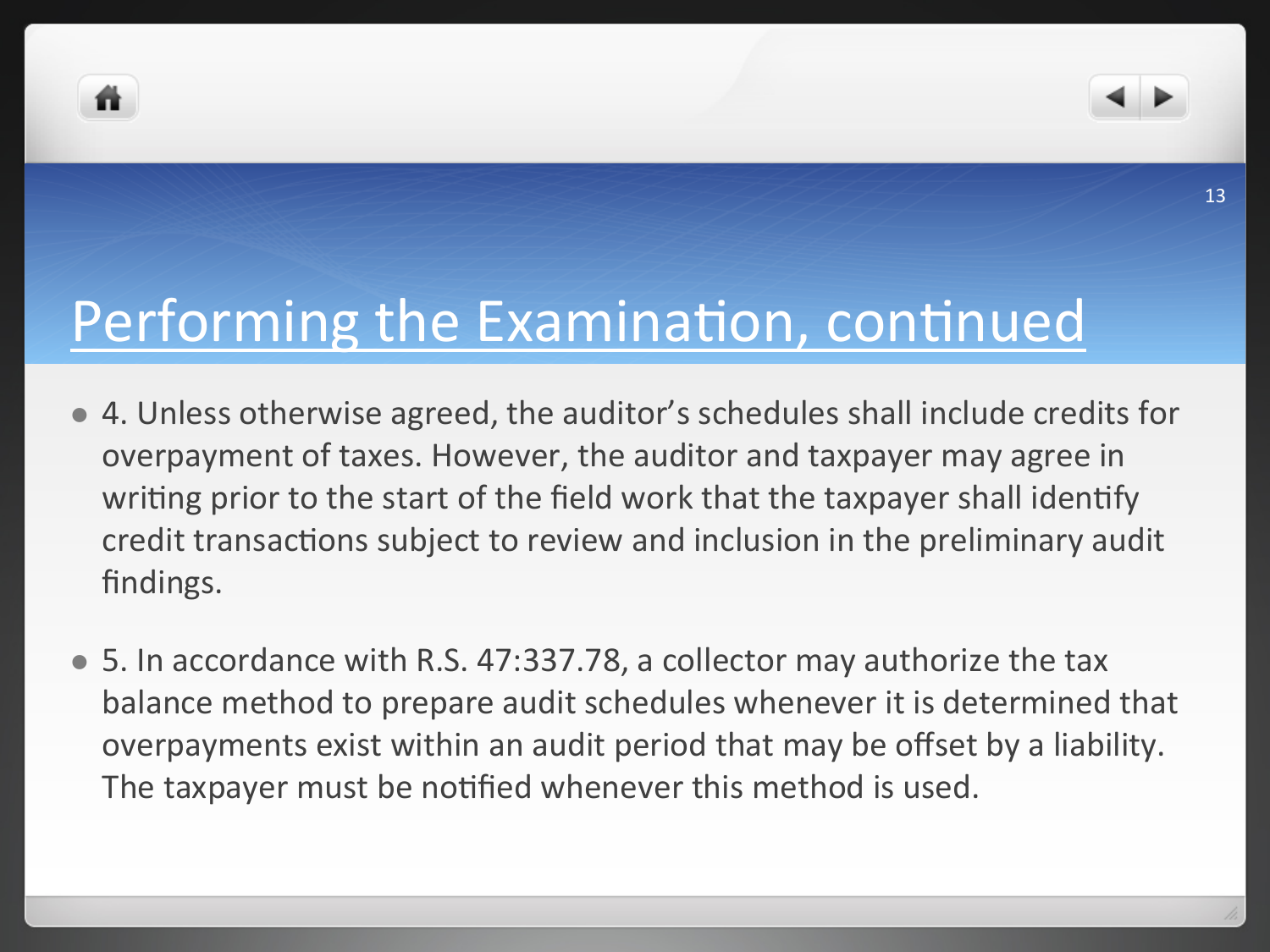



# Performing the Examination, continued

- 6. If a taxpayer fails or refuses to provide some or all of the documents requested for an audit, the following actions will be taken:
- a. The collector shall determine which documentation a taxpayer is refusing or failing to provide and determine if the failure or refusal is reasonable.

b. If appropriate, the collector may contact the taxpayer to discuss the taxpayer's refusal or failure before making the determination.

c. The collector may take measures allowed by statute in order to compel the taxpayer to provide the records, including....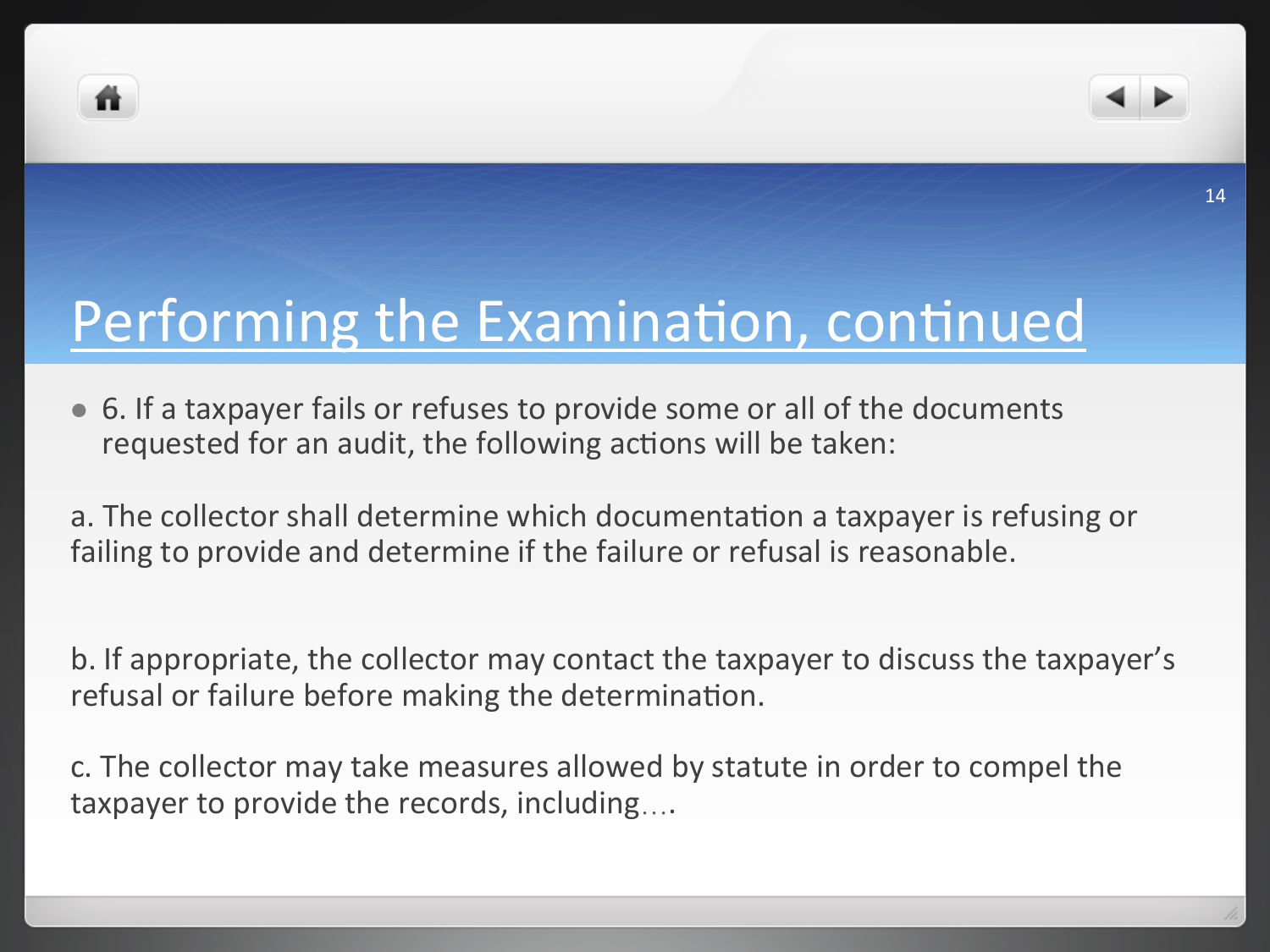



### Performing the Examination, continued

- advise the taxpayer of the requirements to maintain records in accordance with R.S. 47:337.29, the collector's authority to determine the tax in R.S. 47:337.28 and the collector's obligation to perform an audit under R.S. 47:337.35;
- subpoena the records and request the appropriate court to compel the taxpayer to provide the records in accordance with R.S. 47:337.41, 42, and 43; or
- estimate the assessment in accordance with R.S. 47:337.28.